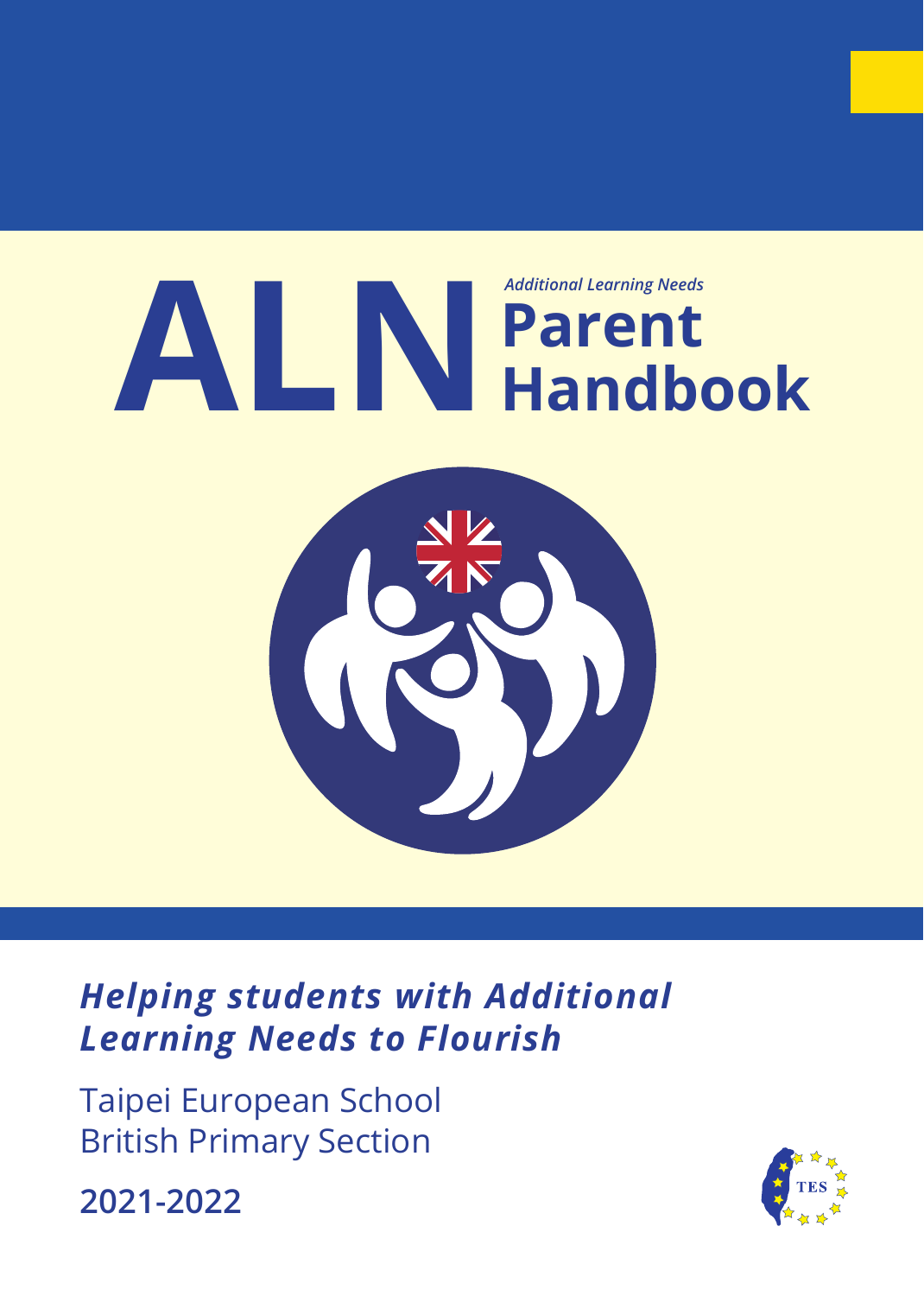We are delighted that you are part of our TES family and we look forward to continuing to work in partnership with you. In the British Primary Section(BPS) at Taipei European School, we strive to provide the best possible education for all of our students. We believe that our students have a right to a broad and balanced education. Differentiation is embedded in each classroom in the BPS, and this, as well as teacher and learning assistant support, allows most children to be successful. As a school that takes a holistic approach to education. However, we do have students who need extra support in order to be able to access the curriculum fully and to reach their full potential.

## **What are Additional Learning Needs (ALN)?**

The BPS definition of Additional Learning Needs is a child that faces barriers and difficulties in learning or behaviour and requires special attention and support to fully access the curriculum. This additional attention and support is known as additional learning needs provision.

Each student requiring additional learning provision has unique needs, some of which may fit into the categories below:

### **Specific Learning Difficulties**

The BPS definition of Additional Learning Needs is a child that faces barriers and difficulties in learning or behaviour and requires special attention and support to fully access the curriculum. This additional attention and support is known as additional learning needs provision.

Each student requiring additional learning provision has unique needs, some of which may fit into the categories below:

A specific difficulty in learning to read, spell and write. A specific difficulty in understanding the language, concepts and procedures of mathematics. An immaturity or impairment in the organisation and planning of controlled movements. Difficulty in producing or understanding grammatical and semantic structure of language. **Dyslexia Dyscalculia Dyspraxia Dysphasia**

### **Attention Deficit (Hyperactivity) Disorder (ADD/ADHD)**

A reduced ability to attend and maintain concentration, sometimes accompanied by extreme physical restlessness.

### **Sensory Processing Disorder**

It is a condition in which the brain has trouble receiving, processing and responding to information that comes in through the senses.

### **Social, Emotional and Behavioural Difficulties**

Demonstrates inappropriate behaviour or feelings under normal circumstances, which adversely affect educational performance.

### **Autistic Spectrum Disorders**

A pattern of abnormal development that is recognised by impairments in social interaction, social communication and imagination.

## **How is a student identified as needing additional learning support?**

A student can be identified as needing additional learning support through the admissions process, or through a referral by their class teacher.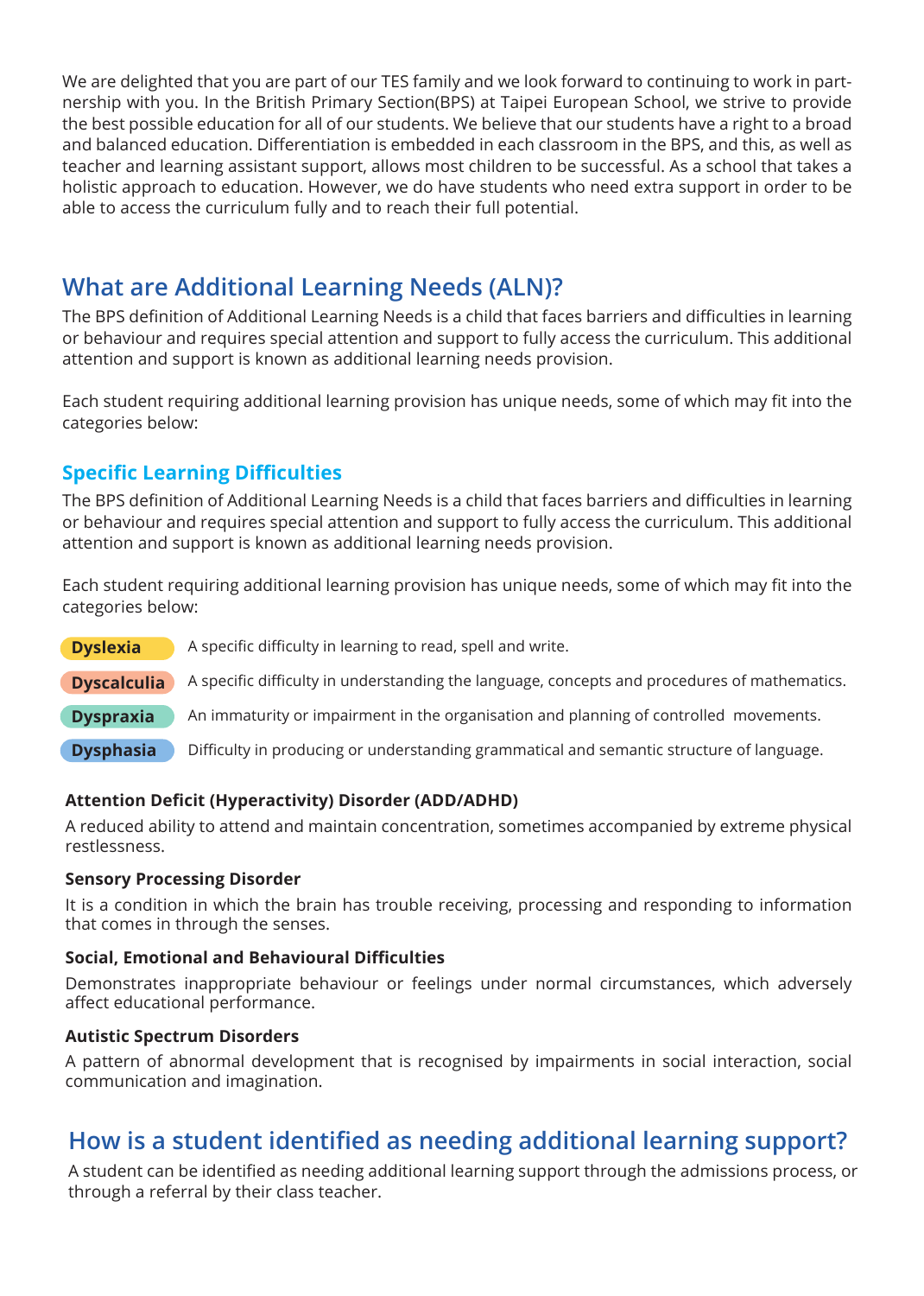# **What happens if my child is identified at admissions?**

During the application process, the Admissions Department will contact the Additional Learning Needs Team if a child is already identified or it appears to have an additional learning need. Following this further information may be requested, and this may include:

- ・ Additional school reports
- ・ Previous IEPs (Individual Education plan)
- ・ Additional assessment from an Educational Psychologist
- ・ Reports from external agencies such as Educational Psychologist, Occupational Therapist, Speech and Language Therapist
- ・ If the child is already in Taipei, your child may be invited for an ALN assessment and/or trial in school.

Following this, the British Primary Section will decide if it can provide the level of support needed, and if so your child will be placed on to one of the bands of support, outlined below.

## **What happens if my child is referred to the ALN Team by a class teacher?**

As our most valuable partners, you will be informed of the referral and consulted throughout the process. You and your child's teacher will discuss the referral, and you will be informed of the next steps and these will likely involve additional observations and assessment by the ALN team.

Following this, a team meeting is held to discuss the best way we can support your child's needs.

## **What plan is created for my child?**

Each child that is identified for ALN support has an Individual Pupil Support Plan. This plan is created collaboratively and the team will include the class teacher, ALN team and the parents. The plan outlines the in-school strategies, the child-specific targets, including band and type of support, as well as at-home support targets and recommendations.

There are at least two formal Individual Pupil Support Plan meetings throughout the year, and during this time targets are reviewed and new ones are set, as required. The band and type of support are also discussed and amended as needed and the final decision is made by BPS.

### **What support does the British Primary Section offer?**

All children with an IEP are placed into one of the following five bands:

| <b>Band</b> | <b>Amount of support</b><br>given each week |
|-------------|---------------------------------------------|
|             | 2-3 hours                                   |
| 2           | 4-5 hours                                   |
| З           | 6-9 hours                                   |
| 4           | <b>10-18 hours</b>                          |
| 5           | 19+ hours                                   |

This additional support is provided by either a fully qualified ALN teacher, or a Learning Support Assistant. Each member of the ALN team receives continued professional development and is highly skilled.

Support, like our students, is unique and is structured around individual needs. It can be provided in the classroom, as a withdrawal session or as a small group.

In addition, your child may need an additional assessment. These can include occupational therapy, speech and language and an Educational psychologist assessment. We will partner with you to find a suitable professional but then you are responsible for payment.